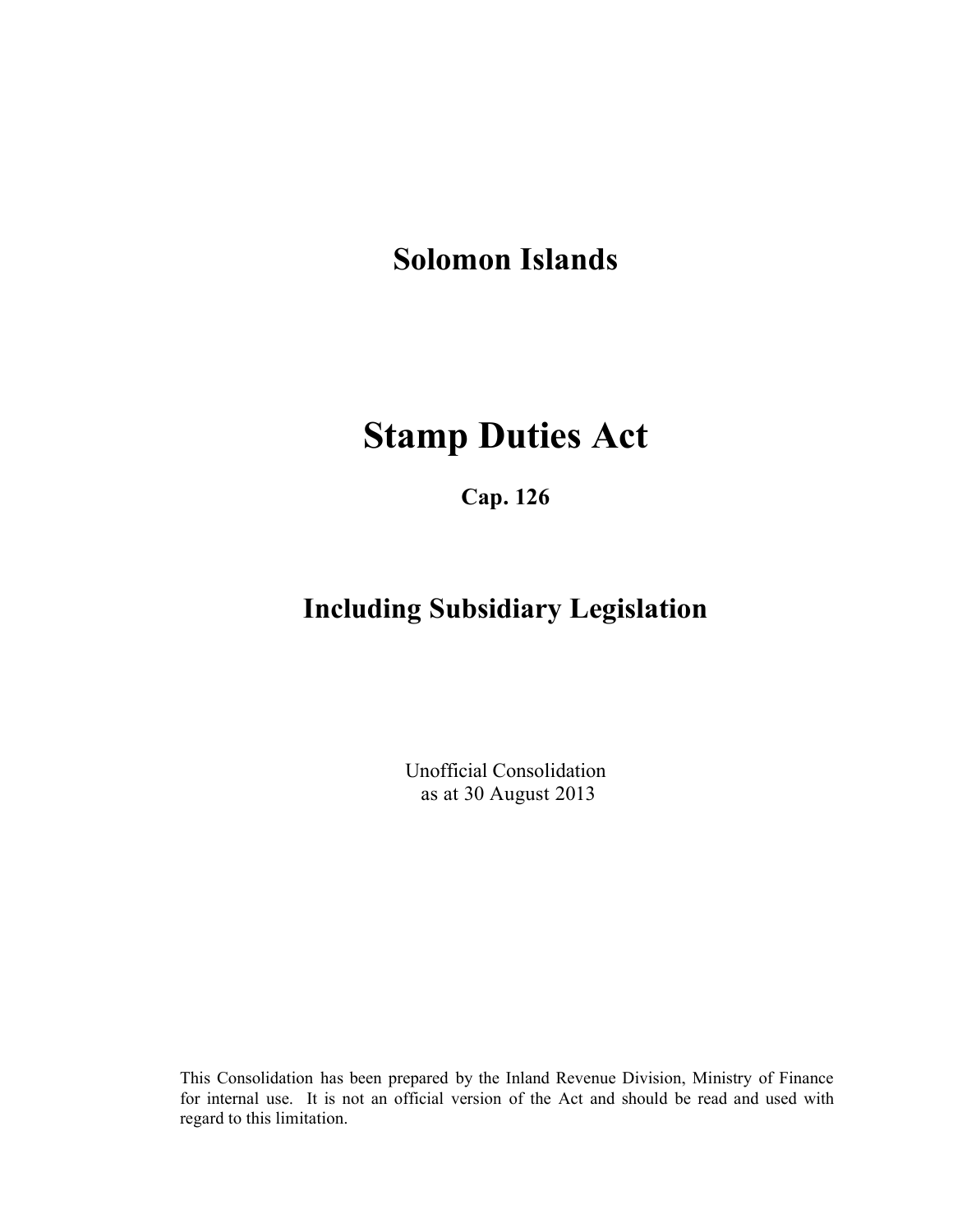### CHAPTER 126

#### **STAMP DUTIES**

#### **ARRANGEMENT OF SECTIONS**

#### **SECTION**

- 1. SHORT TITLE
- 2. INTERPRETATION
- 3. DOCUMENTS ON WHICH DUTY SHALL BE CHARGED
- 3A RECOMMENDATIONS OF THE EXEMPTIONS COMMITTEE
- 4. APPOINTMENT OF OFFICERS
- 5. DESIGNATION OF COLLECTOR
- 6. DUTIES, ETC. RECOVERABLE AT SUIT OF COLLECTOR
- 7. COLLECTION OF DUTY BY RESTRAINT
- 8. POWER TO DECLARE AGENT
- 9. DOCUMENTS NOT DULY STAMPED INADMISSIBLE
- 10. EVERY DOCUMENT CHARGEABLE TO DUTY TO BE DULY STAMPED
- 11. CHIEF COLLECTOR SHALL REQUIRE VALUATION FROM CERTIFIED VALUER
- 12. ASSESSMENT OF DUTY ETC
- 13. OBJECTIONS AGAINST AMENDMENT
- 14. REFUND ON APPLICATION OF OVERPAID STAMP DUTY
- 15. OBJECTION AND APPEAL
- 16. REGISTERING DOCUMENT NOT DULY STAMPED
- 17. CANCELLATION OF STAMPS
- 18. DULY STAMPED DOCUMENT
- 19. PENALTY FOR USING UNSTAMPED DOCUMENT
- 20. PENALTY FOR LATE STAMPING
- 21. USE OF OVER-PRINTED STAMPS ON CHEQUES
- 22. USE OF OVER-PRINTED STAMPS ON POLICIES OF INSURANCE
- 23. FRAUDS IN RELATION TO STAMPS OR DUTY
- 24. POWER TO OBTAIN INFORMATION AND EVIDENCE
- 25. OFFENCES RELATING TO RECEIPTS
- 26. POWER TO REMIT PENALTIES
- 27. CERTAIN DOCUMENTS TO BE DULY STAMPED
- 28. LIMITATION OF ACTION
- 29. USE AND DISCONTINUANCE OF DIES
- 30. REGULATIONS

**SCHEDULE** 

Subsidiary Legislation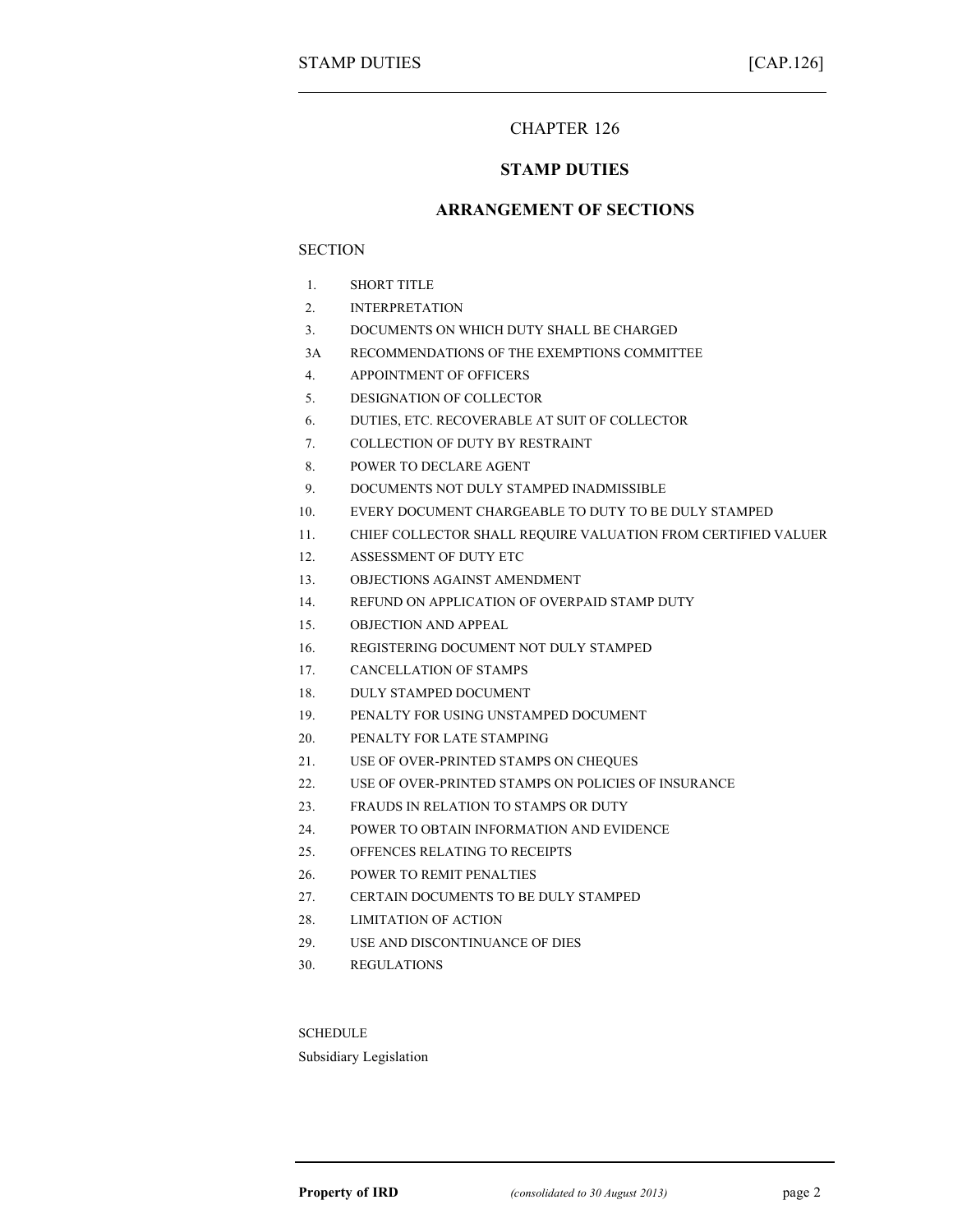| 3 of 1940<br>14 of 1940<br>8 of 1951<br>10 of 1952                                                                                                      | <b>CHAPTER 126</b>                                                                                                                                                                                                                                                                                                                                                                                                                                   |
|---------------------------------------------------------------------------------------------------------------------------------------------------------|------------------------------------------------------------------------------------------------------------------------------------------------------------------------------------------------------------------------------------------------------------------------------------------------------------------------------------------------------------------------------------------------------------------------------------------------------|
| 1 of 1957<br>21 of 1963<br>10 of 1972<br>1 of 1973<br>LN 46A of 1978                                                                                    | <b>STAMP DUTIES</b>                                                                                                                                                                                                                                                                                                                                                                                                                                  |
| LN 88 of 1978<br>16 of 1989                                                                                                                             | AN ACT TO PROVIDE FOR THE IMPOSITION OF STAMP DUTIES                                                                                                                                                                                                                                                                                                                                                                                                 |
| LN 9 of 1990<br>LN 29/1990<br>LN 32 of 1990<br>LN 38 of 1990<br>LN 76 of 1990<br>4 of 1993<br>LN12/1996<br><i>LN 71/1998</i><br>14 of 2009<br>8 of 2012 | [1st April 1940]                                                                                                                                                                                                                                                                                                                                                                                                                                     |
|                                                                                                                                                         | 1. This Act may be cited as the Stamp Duties Act.                                                                                                                                                                                                                                                                                                                                                                                                    |
| <b>Short title</b>                                                                                                                                      |                                                                                                                                                                                                                                                                                                                                                                                                                                                      |
| Interpretation                                                                                                                                          | 2. In this Act unless the context otherwise requires—                                                                                                                                                                                                                                                                                                                                                                                                |
| 21 of 1963, s. 2<br>10 of 1972, s. 2<br>16 of 1989, s. 2                                                                                                | "Collector" means the Chief Collector of Stamp Duties and every Collector of<br>Stamp Duties appointed under section 5;                                                                                                                                                                                                                                                                                                                              |
| 4 of 1993, s. 2                                                                                                                                         | "duty" means the stamp duty for the time being chargeable by law;                                                                                                                                                                                                                                                                                                                                                                                    |
|                                                                                                                                                         | "executed" and "execution" with reference to documents mean signed and<br>signature by any one or more of the parties thereto, or in the case of a<br>Corporation sealed with its seal;                                                                                                                                                                                                                                                              |
| Cap. 82                                                                                                                                                 | "insurance business" has the same meaning as that ascribed to it in section 2 of<br>the Insurance Act;                                                                                                                                                                                                                                                                                                                                               |
|                                                                                                                                                         | "lease" includes a sub-lease;                                                                                                                                                                                                                                                                                                                                                                                                                        |
|                                                                                                                                                         | "stamp" means either a stamp impressed by means of a die approved by the Chief<br>Collector of Stamp Duties or an adhesive stamp;                                                                                                                                                                                                                                                                                                                    |
|                                                                                                                                                         | "stamped" and "duly stamped" mean that the instrument referred to is stamped<br>with the required and sufficient stamp and that such stamp has been<br>cancelled, if necessary, in accordance with the provisions of this Act;                                                                                                                                                                                                                       |
|                                                                                                                                                         | "transfer on sale" includes every document and every decree, certificate or order<br>of any Court or of any judge whereby any property or any estate or<br>interest in any property upon the sale thereof is transferred to or vested in<br>a purchaser or any other person on his behalf or by his direction.                                                                                                                                       |
| <b>Documents on</b><br>which duty shall<br>be charged<br>21 of 1963, s 3<br>10 of 1972, s. 3<br>1 of 1973, s 2<br>LN 46A of 1978                        | $3-$ (1) Subject to the exemptions contained in the Schedule hereto, there shall be<br>raised, collected and paid to a Collector upon and in respect of the several<br>documents specified in the said Schedule, the several duties in such Schedule<br>specified, the said duties being denoted by affixing Solomon Islands adhesive<br>stamps to, or impressing a die approved by the Chief Collector of Stamp Duties<br>upon, the said documents. |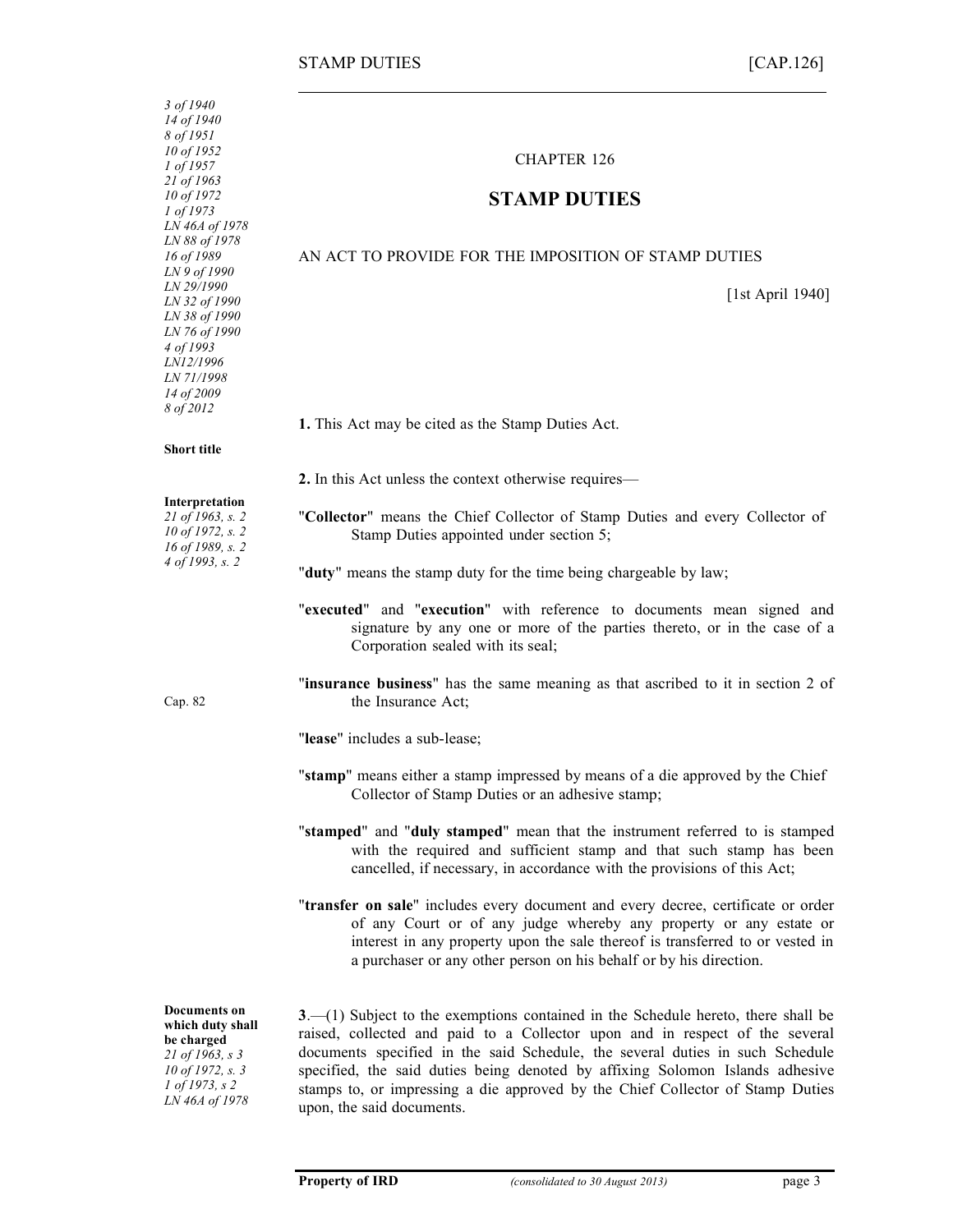(2) It shall be lawful for the Minister by order from time to time to add to, alter or amend the duties payable under this Act and such addition, alteration or amendment shall be deemed to be embodied in this Act.

(3) It shall be lawful for the Minister to exempt any document or class or description of documents from the duties payable under this Act and such exemption shall be deemed to be embodied in this Act.

**Recommendation of the Exemption Committee** *8 of 2012*

**3A.**—(1) Before the Minister exercises any power under section 3(3), the Minister shall first refer the matter to the Exemption Committee established under section 8A of the Customs and Excise Act (Cap.121) to make recommendations to the Minister.

(2) The Exemptions Committee shall take into account the following, matters-

- (a) the requirements of this Act and the effect of the exemption on the national economy;
- (b) any guidelines prescribed by regulation under this Act or the Income Tax Act (Cap.123).

(3) Sections 8(3) to (10), 8A, 8B and 8C of the Customs and Excise Act (Cap.121) apply to this Act, with necessary modifications.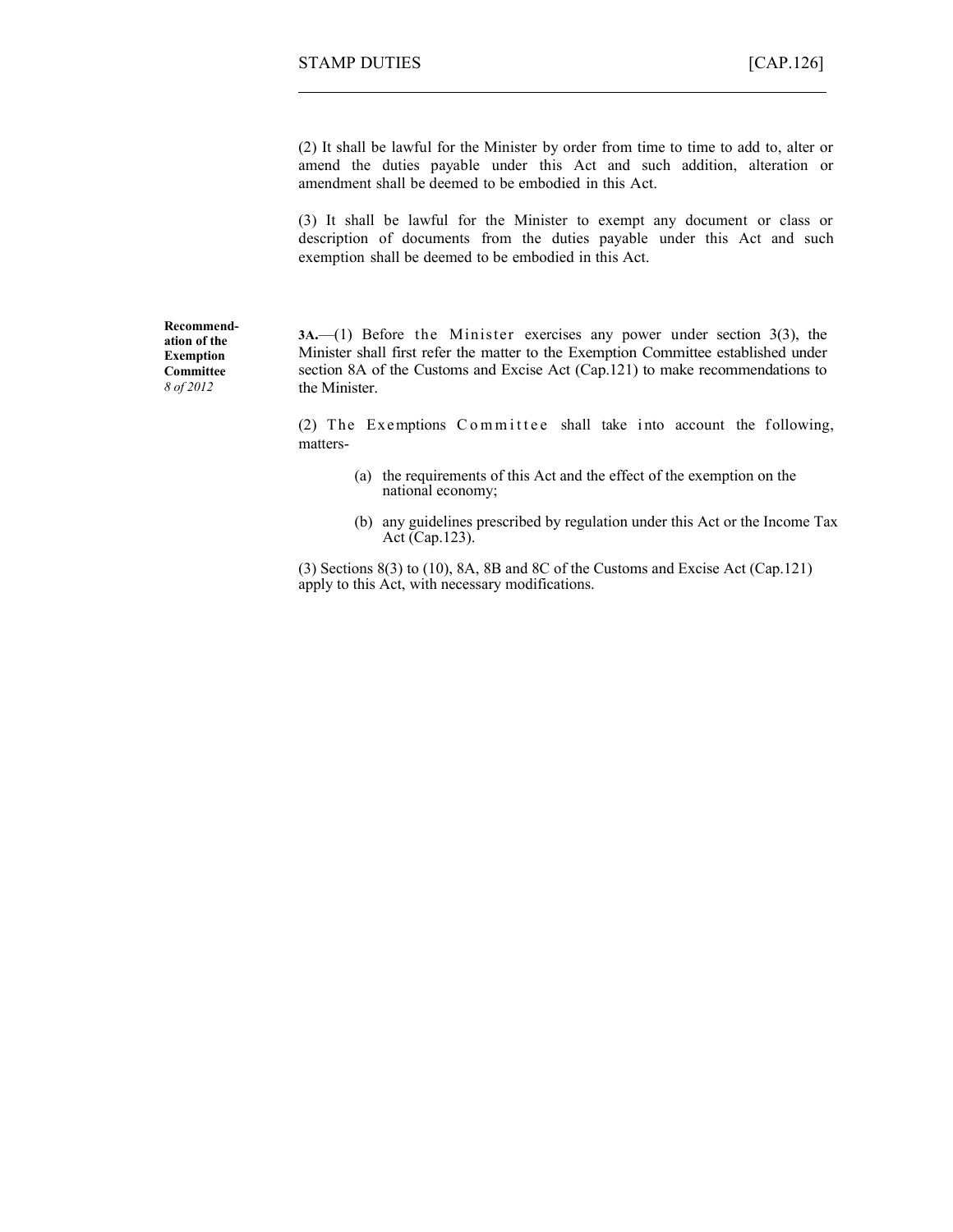**Appointment of officers** *LN 88/1978*

**Designation of Collector** *4 of 1993, s. 3*

**4.**—(1) There may be appointed*—*

(a) a Chief Collector of Stamp Duties;

(b) such other officers as may be necessary for the due administration of this Act.

(2) Any appointment under subsection (1) shall, if the person appointed is not a public officer, be made pursuant to the Constitution, but otherwise shall be made by the Minister.

**5.**—(1) The Chief Collector may for the proper administration of this Act, designate any officer appointed under section 4 to be a Collector of Stamp Duties.

(2) An officer designated as a Collector of Stamp Duties pursuant to subsection (1) shall in exercising, performing or discharging any power, duty or function conferred or imposed on or assigned to the Chief Collector by any provision of this Act be deemed for all purposes to be authorised to exercise, perform or discharge that power, duty or function until the contrary is proved.

**Duties, etc. recoverable at suit of Collector** *21 of 1963, s. 4 LN 46A of 1978*

**6.**—(1) All duties and penalties payable under this Act shall, from and after the day on which they become due and payable, be deemed to be debts due and payable to the Solomon Islands Government by and from every person liable to payment of the same, and may be recovered in any Court of competent jurisdiction at the suit of a Collector.

(2) Every person who with respect to any document mentioned in the Schedule hereto comes within the description specified in the column thereof headed "persons primarily liable" is personally liable for the payment of the duty chargeable upon such document within two months of the execution thereof.

(3) Nothing herein shall be deemed to exonerate any other person from any liability imposed upon him by this Act, nor to exempt from duty any document liable to the payment of duty under this Act.

**Collection of duty by distraint, etc**

Cap. 123

**7.** In any case in which stamp duty is recoverable in the manner provided in section 6, the Chief Collector may, instead of suing for such stamp duty authorise in writing any collector or other person designated for the purpose to distrain upon the goods and chattels of the person liable to payment and the provisions of section 89 of the Income Tax Act shall with such modifications and adaptations as may be necessary be applicable in respect of such recovery of stamp duty.

**Property of IRD** *(consolidated to 30 August 2013)* page 4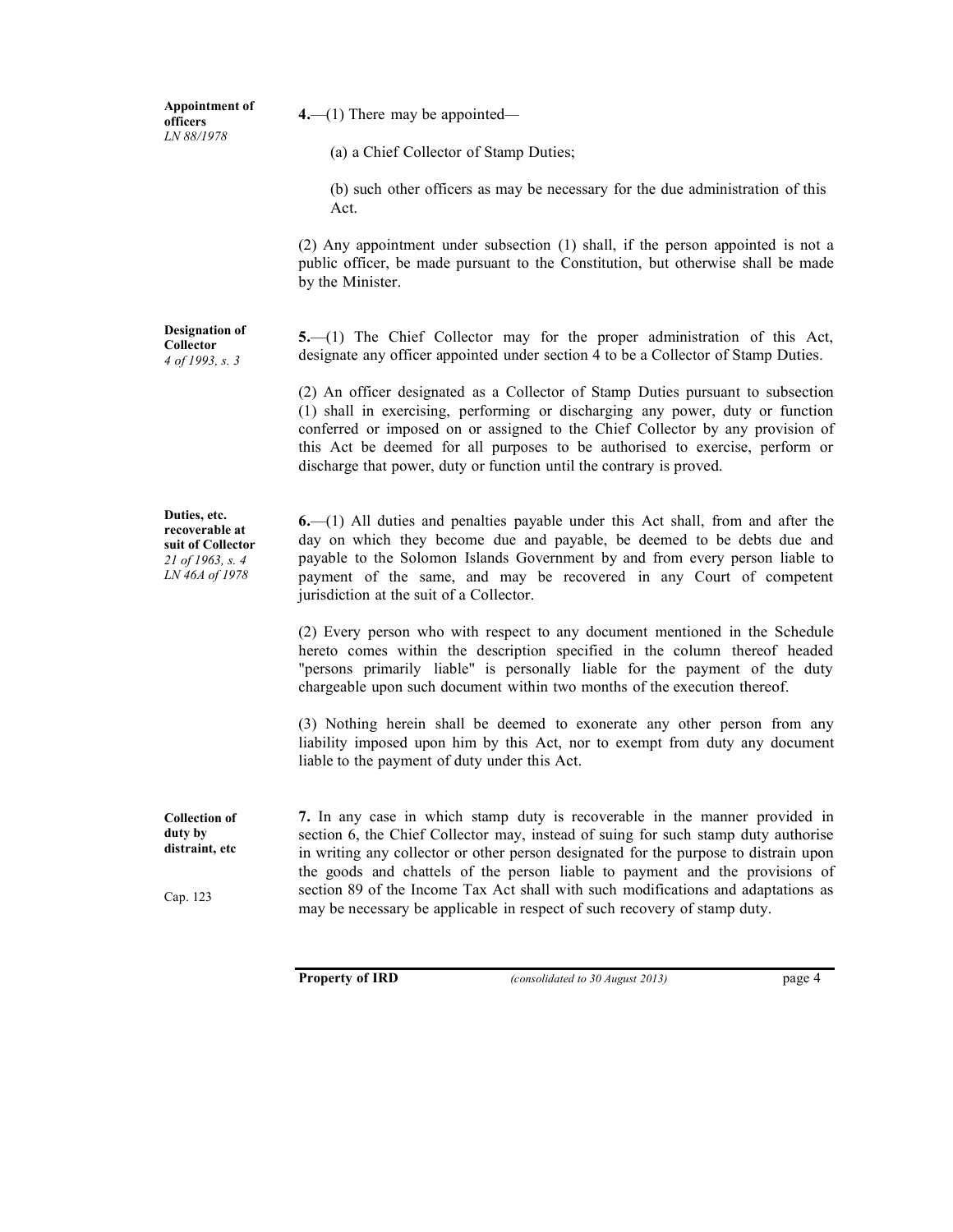**Power to declare agent** *4 of 1993, s. 4*

**8.**—(1) For the purposes of the collection and recovery of stamp duty due by a person, the Chief Collector may in his discretion by notice in writing to any person declare him to be the agent of the other person.

(2) Where the Chief Collector pursuant to subsection (1), declares a person the agent of another person for the collection and recovery of stamp duty due under this Act, the provisions of section 85 of the Income Tax Act shall with such modifications and adaptations apply to such process of collection and recovery of stamp duty.

**9.** No document executed in Solomon Islands or relating, wheresoever executed, to any property situate in Solomon Islands or to any matter or thing done or to be done in Solomon Islands, shall, except in criminal proceedings and in civil proceedings by a Collector to recover any duty or penalty under this Act, be pleaded or given in evidence or admitted to be good, useful or available in law or equity unless it is duly stamped in accordance with the law in force at the time when it was first executed.

**10.**—(1) Every document executed which is chargeable to duty under this Act shall be duly stamped irrespective of whether or not that document is required by law to be registered.

(2) All the facts and circumstances affecting the liability of any instrument to duty or the amount of the duty with which any instrument is chargeable are to be fully and truly set forth in the instrument and the Chief Collector shall refuse to stamp such document unless he is satisfied that such evidence as he may deem necessary to prove that all such facts and circumstances are truly set forth in it.

(3) Subject to the provisions of section 11, where, for the purpose of evading or reducing any duty payable under this Act, the parties to any dealings in property, instead of executing a proper document, enter into a verbal agreement, the Chief Collector shall for the purpose of ascertaining the duty payable, determine the value on which the duty is to be assessed as—

- (i) in the case of a lease, sub-lease, underlease or tenancy agreement, the annual rental value of the land or building, as the case may be;
- (ii) in the case of a transfer of property, the Chief Collector shall require a valuation from a certified valuer in respect of the value of the property transferred.

**11**.—(1) Notwithstanding the provisions of section 10 or any other provisions of this Act, every document which affect\* a transfer of property shall accompany a valuation certificate from a certified valuer, and the Chief Collector shall refuse to stamp any documents under this section unless he is satisfied that the value stated in the document is the certified value thereof.

(2) Notwithstanding the provisions of section 10, and this section, or any other provisions of this Act, the Chief Collector may, where he deems it necessary require a valuation from a certified valuer in respect of any other dealings in

**Every document**

**Documents not duly stamped inadmissible** *21 of 1963, s. 6 LN 46A of 1978*

**chargeable to duty to be duly stamped** *4 of 1993, s. 5*

**Chief Collector shall require valuation from certified valuer** *4 of 1993, s. 5*

**\*Solomon Islands Court of Appeal** (C.A.41 of 2011 at 16 – "affect" is a typographical error for "effects"p 5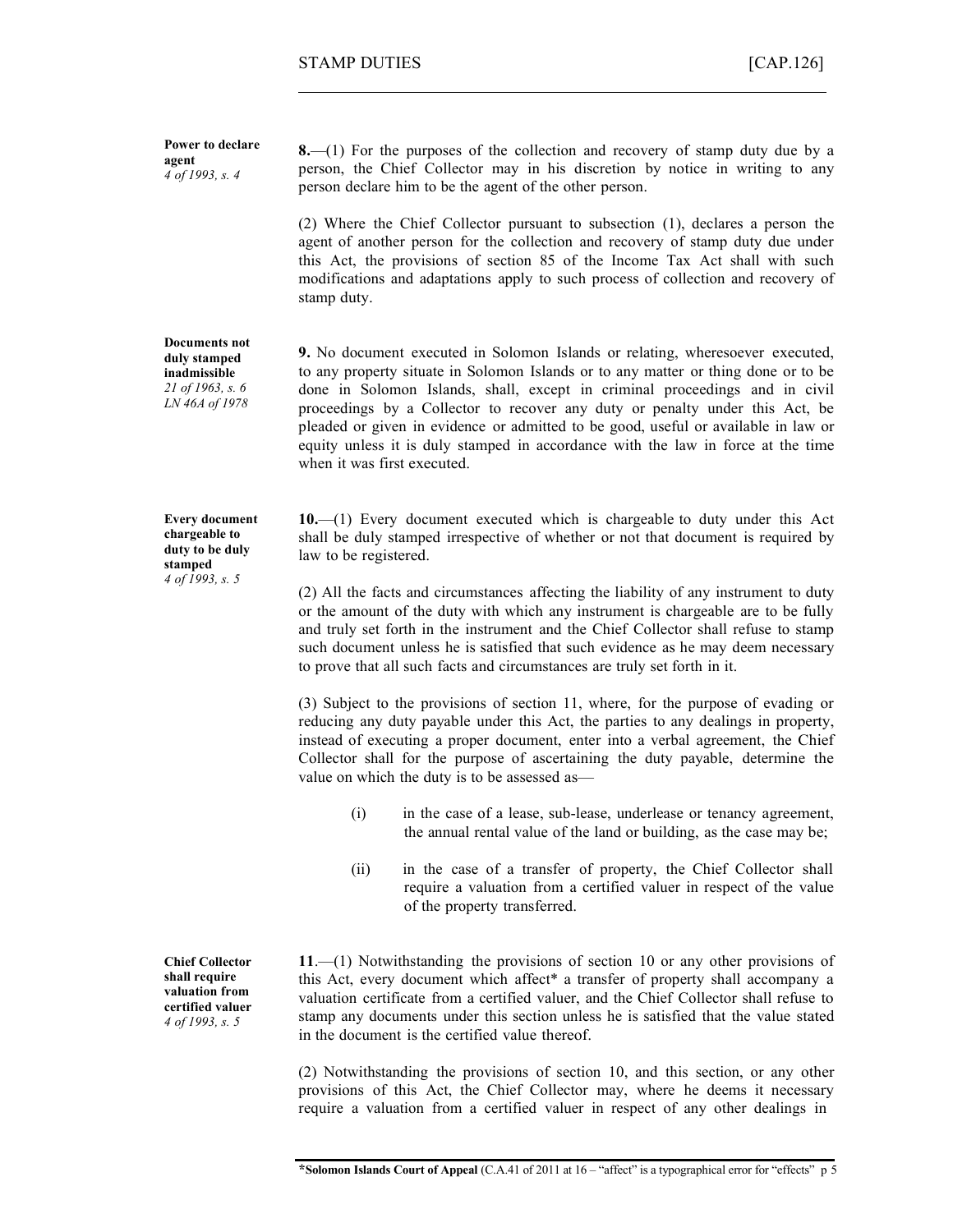property which is subject to stamp duties under this Act, and the value so ascertained shall be the value thereof for the purposes of calculating the stamp duty payable under this Act.

(3) For the purpose of calculating the stamp duty payable under this Act, the basis for arriving at the valuation of shares transferred shall be fully and truly documented and be forwarded to the Chief Collector with the instrument affecting such transfer:

Provided, however, that nothing in this Act shall prevent the Chief Collector from engaging an independent valuer, for the purpose of ascertaining the true value of the shares transferred, where he has reasons to doubt the accuracy of the value so stated.

| <b>Assessment of</b><br>duty, etc                                               | 12. Where-                                                                                                                                                                                                                                                    |  |  |
|---------------------------------------------------------------------------------|---------------------------------------------------------------------------------------------------------------------------------------------------------------------------------------------------------------------------------------------------------------|--|--|
| 4 of 1993, s. 5                                                                 | (a) a person refuses or fails to deliver or lodge with the Chief Collector as<br>and when he is required to do so by or under this Act, a statement, return,<br>instrument or other document on or in relation to which duty is chargeable<br>under this Act; |  |  |
|                                                                                 | (b) the Chief Collector is not satisfied with a statement, return, instrument or<br>other document delivered or lodged with him and on which duty is<br>chargeable under this Act; or                                                                         |  |  |
|                                                                                 | (c) the Chief Collector has reason to believe or suspect that a person is liable<br>to pay any fee, duty or other amount under this Act,                                                                                                                      |  |  |
|                                                                                 | the Chief Collector may assess such duty or such penalty as in his opinion is<br>chargeable under this Act.                                                                                                                                                   |  |  |
| <b>Objections against</b><br>amendment<br>4 of 1993, s. 5                       | $13$ . (1) Within thirty days after the receipt of notice of an assessment made<br>under section 12, a person who is dissatisfied with the amendment may object in<br>writing to the Chief Collector stating in detail the grounds for the objection.         |  |  |
|                                                                                 | (2) The Chief Collector shall consider the objection and serve notice in writing of<br>his decision on the person who lodged the objection.                                                                                                                   |  |  |
| <b>Refund on</b><br>application of<br>overpaid stamp<br>duty<br>4 of 1993, s. 5 | 14. Where the Chief Collector finds that by reason of an appeal or reassessment,<br>the amount payable by way of stamp duties is reduced, the Chief Collector shall—<br>(a) refund the amount of any stamp duties overpaid; or                                |  |  |
|                                                                                 | (b) apply the amount of any stamp duty against any liability of the person to<br>the Solomon Islands Government, being liability arising under, or by virtue<br>of, an Act of which the Commissioner of Inland Revenue has general                            |  |  |

administration, and refund any part of the amount that is not so applied.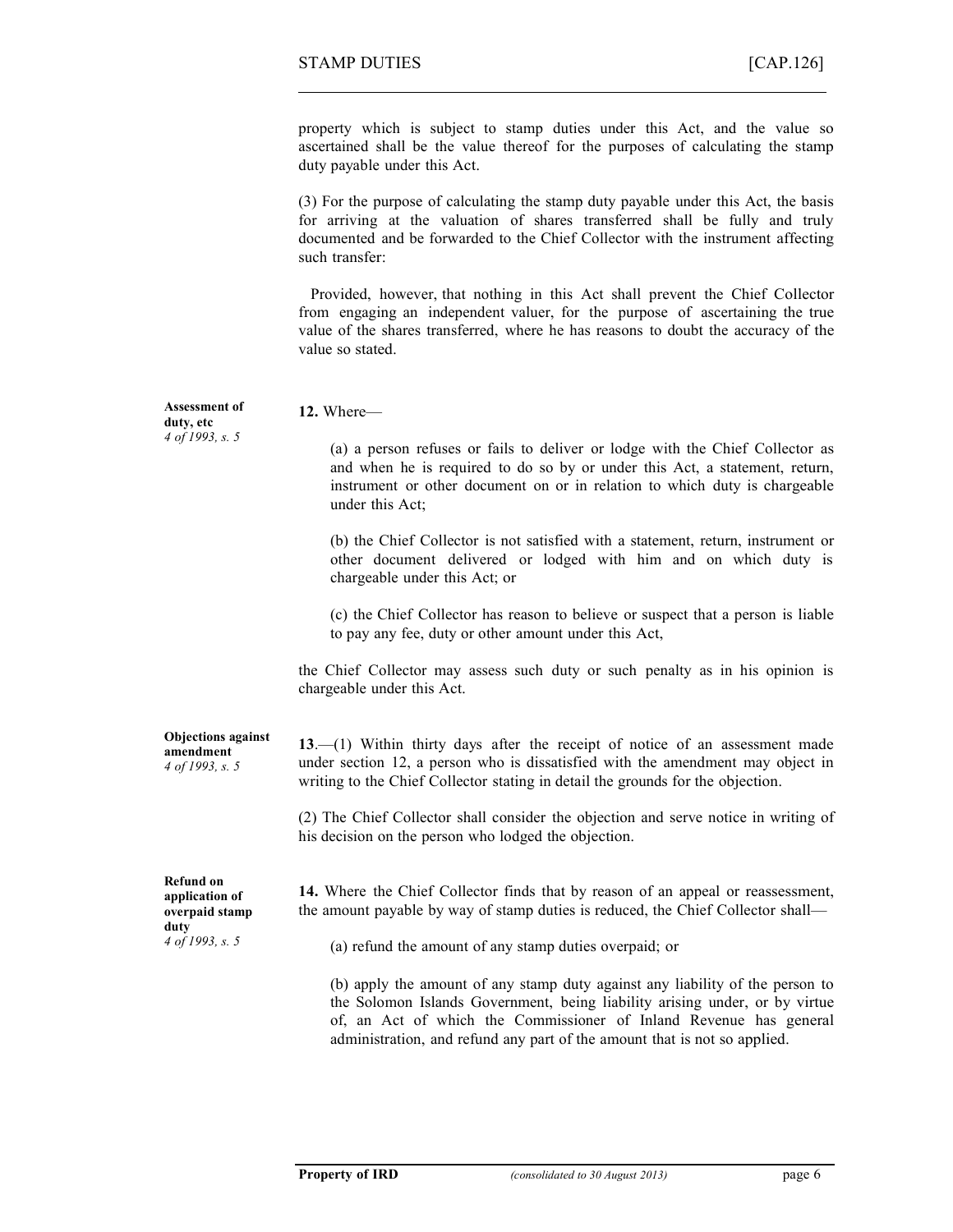**Objection and appeal** *4 of 1993, s. 5*

**15.** (1) Where in relation to an objection under section 13, a person is dissatisfied with the decision of the objection, he may within thirty days of receipt of the notice referred to in subsection (2) of section 13 and on payment of the duty mentioned therein appeal to the High Court against the amendment and for the purpose require the Chief Collector to state and sign a case setting out the basis of the amendment.

(2) The Chief Collector shall thereupon state and sign a case accordingly and deliver it to the appellant.

(3) On the application of the appellant, the appeal shall be set down for hearing.

(4) On hearing the appeal, the High Court shall—

(a) determine the question at issue; and

(b) assess the duty and penalty (if any) that the Court considers chargeable.

(5) Where the Court's assessment is less than the Chief Collector's assessment, the Court shall order the Chief Collector to pay to the appellant—

(a) the amount of duty or penalty paid by the appellant in excess of the amount assessed by the Court; and

(b) the costs incurred by the appellant in relation to the appeal.

(6) Where the Court's assessment is greater than the assessment of the Chief Collector, the Court shall order the appellant to pay to the Chief Collector—

(a) the amount of duty or penalty by which the Court's assessment exceeds the amount paid by the appellant; and

(b) the costs incurred by the Chief Collector in relation to the appeal.

(7) Where the Court confirms the assessment of the Chief Collector, the Court shall order the appellant to pay to the Chief Collector the costs incurred by the Chief Collector in relation to the appeal.

**16.**—(1) No document which is required by law to be registered shall be registered until it is duly stamped in accordance with this Act.

(2) Any person knowingly registering any such document not being duly stamped shall be liable to a penalty of 500 penalty units.

**17**.—(1) Adhesive stamps used for the purpose of denoting duties under this Act shall be cancelled by the persons and in the manner prescribed in this subsection, that is to say—

(a) any person signing any document required by this Act to be stamped may, at the time of signing, cancel the adhesive stamps used by writing, stamping or otherwise recording his name or initials, or the name or initials of his firm or principal, together with the date of so doing across the stamps so that each

**Registering document not duly stamped** *4 of 1993, s. 6 14 of 2009, Schedule, Item 19*

**Cancellation of stamps** *21 of 1963, s. 8*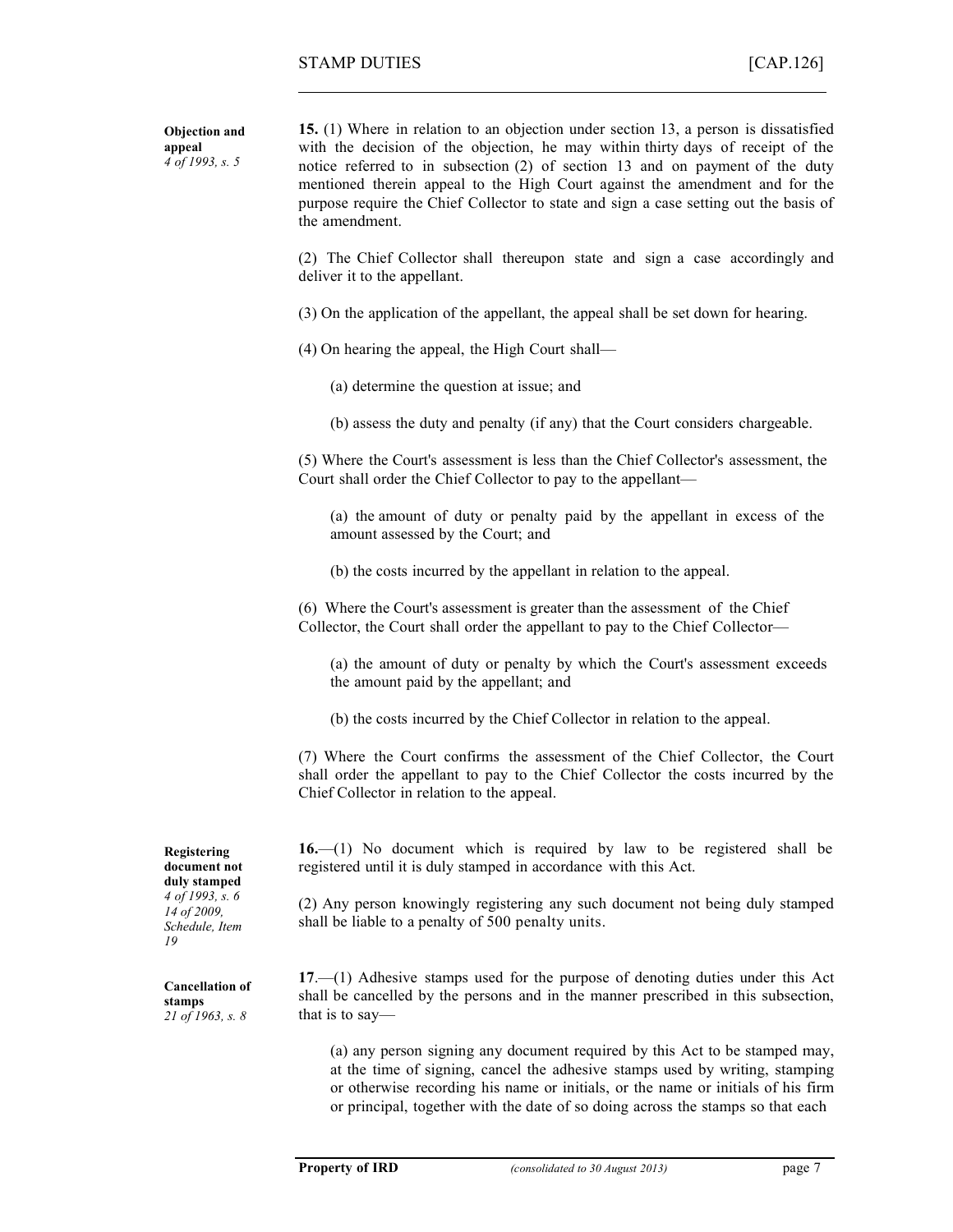stamp is effectively cancelled and rendered incapable of being used again;

(b) any person may present a document, required by this Act to be stamped, at a Post Office for cancellation of the stamps thereon, and any officer of the Post Office may thereupon cancel the stamps with the Post Office date stamp;

(c) a Collector may at any time and in such manner as he may deem fit, cancel adhesive stamps used for the purpose of denoting the duty on any document.

(2) Any person who cancels any adhesive stamp used for the purpose of denoting the duty on any document required by this Act to be stamped, otherwise than in accordance with the provisions of this section, shall be guilty of an offence, and liable to a fine of 600 penalty units. *(14 of 2009, Schedule, item 19)*

**18.** No document stamped with an adhesive stamp shall be deemed to be duly stamped unless the stamp has been duly cancelled in the manner prescribed by section 17.

**19.** Any person who makes, issues, transfers or negotiates any document chargeable with duty, or pays any money accrued due in respect of any such document before the same is duly stamped shall be liable to a penalty of  $1,000$  penalty units.

**20.** If any document, required by this Act to be stamped, is not duly stamped within two months of the execution thereof, it shall only be stamped upon payment to a Collector of the following penalty, that is to say a penalty of ten per centum or 100 penalty units, whichever is greater if stamped within two months of the execution thereof, or if not stamped within two months of the execution thereof, a penalty of twenty-five per centum of the duty payable or 100 penalty units whichever is greater for each period of three months that the duty remains unpaid after the expiration of the said period of three months.

**21**.—(1) Any bank carrying on business in the Solomon Islands may, with the approval of, and subject to such terms and conditions as may be prescribed by the Chief Collector of Stamp Duties, issue by sale or otherwise printed forms bearing an over-printed stamp with the words "Solomon Islands Stamp Duty Paid" for the drawing of cheques payable by it in Solomon Islands.

(2) Any bank issuing a printed cheque form stamped in accordance with this section shall be liable to pay to the Chief Collector of Stamp Duties in respect of such form the amount of duty chargeable under this Act upon cheques as if the form were a drawn cheque.

(3) Notwithstanding anything to the contrary in this Act a cheque drawn on a printed form which bears an over-printed stamp in accordance with this section shall be deemed to have been duly stamped for all purposes of this Act as if the same had been stamped in accordance with sections 17 and 18 unless it is proved

**Duly stamped document** *21 of 1963, s. 9 10 of 1972, s. 4*

#### **Penalty for using unstamped document** *21 of 1963, s. 10*

*14 of 2009, Schedule, Item 19*

**Penalty for late stamping** *4 of 1993, s. 7 14 of 2009, Schedule, Item 19*

**Use of overprint stamps on cheques** *8 of 1951, s. 2 21 of 1963, s. 12 LN 88 of 1978*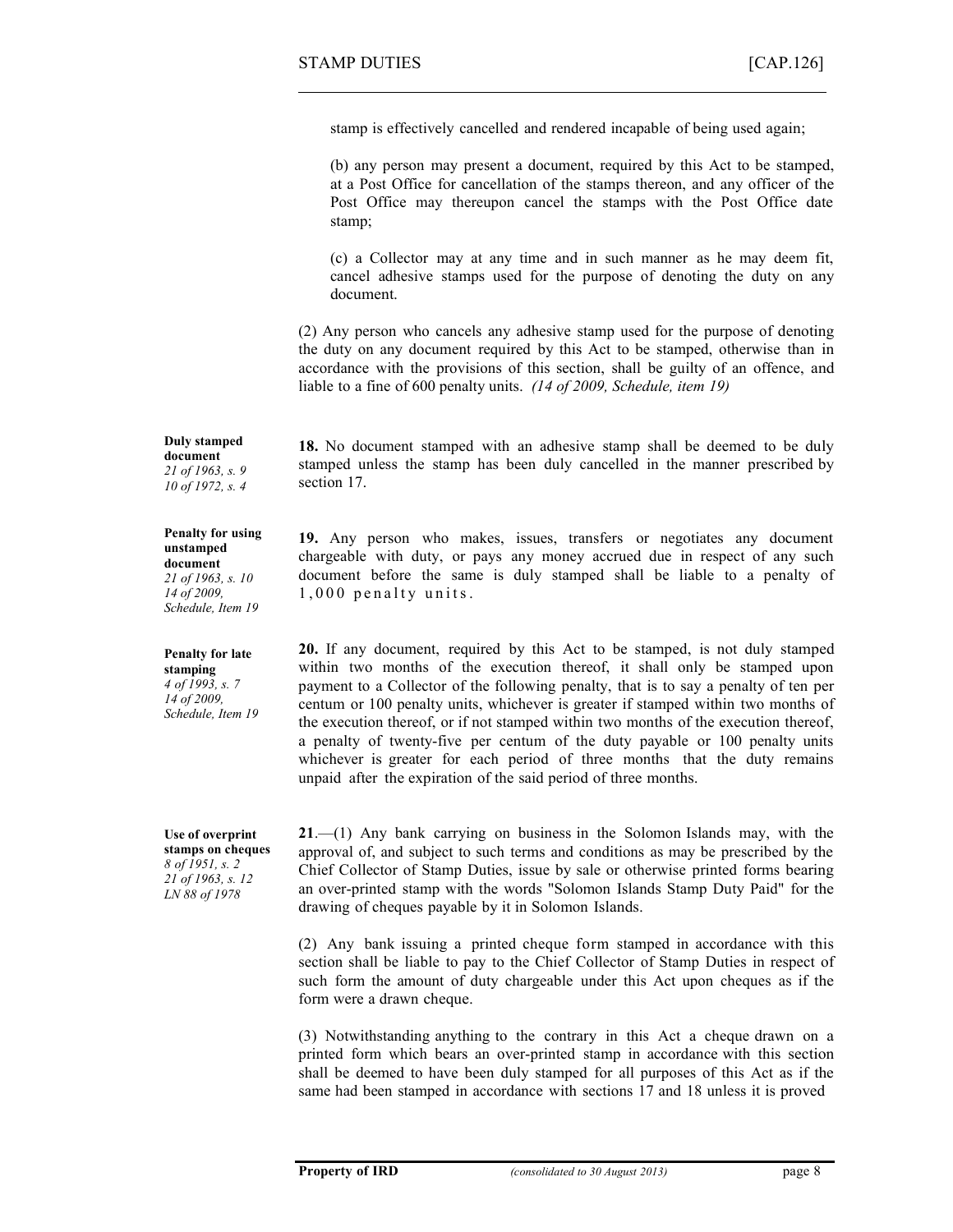that the printed form was not issued or the over-printed stamp was not imposed by or with the authority of a bank.

(4) Nothing in this section shall preclude a bank from charging any person to whom it issues a printed cheque form with the amount of any duty for which it is liable under this section in respect of such form.

**22.**—(1) Any company carrying on insurance business in Solomon Islands may, with the approval of and subject to such conditions as may be prescribed by the Chief Collector of Stamp Duties, issue by sale or otherwise printed forms bearing an overprinted stamp with the words "Solomon Islands Stamp Duty Paid" on every policy of insurance executed in Solomon Islands by the company.

(2) A company issuing a printed policy of insurance form stamped in accordance with subsection (1) shall pay to the Chief Collector of Stamp Duties in respect of the form the amount of duty chargeable under this Act upon policies of insurance as if the form was an executed policy of insurance.

(3) Notwithstanding anything to the contrary in this Act, a policy of insurance executed on a form which bears an over-printed stamp in accordance with this section shall be deemed to have been stamped in accordance with sections 17 and 18 unless it is proved that the printed form was not issued, or the over-printed stamp was not imposed, by or with the authority of the company.

(4) Nothing in this section shall prevent a company from charging any person to whom it issues a printed policy of insurance form with the amount of duty for which the company is liable under this section in respect of the form.

**23.** Any person who shall fraudulently remove or cause to be removed from any document, required to be stamped by this Act, any stamp, or shall use any such stamp, or shall do or be concerned in the doing of any fraudulent act with the intent to defraud the Solomon Islands Government of any duty chargeable under this Act, shall be liable on conviction to a fine of 20,000 penalty units or to imprisonment for two years.

**24.** (1) Every person including every public officer having in his custody any registers, books, records, papers, documents or proceedings the inspection of which may lead to secure any duty, or to prove or lead to the discovery of any fraud or omission in relation to any duty, shall at all reasonable times permit the Chief Collector or any officer authorised by him to inspect for such purpose the registers, books, records, papers, documents or proceedings and to take such notes and extracts as he may deem necessary without fee or charge.

(2) The Chief Collector or any other authorised officer may for the purposes of any investigation under this section, require any person having connections with the matter under investigation to give him all reasonable assistance in the investigation and to answer all proper questions relating to any such investigation either orally or, if the Chief Collector or officer so requires, in writing, require such person to attend at the premises with him.

**Use of overprinted stamps on policies of insurance** *16 of 1989, s. 3*

**Frauds in relation to stamps or duty** *LN 46A of 1978 4 of 1993, s 8 14 of 2009, Schedule,Item 19*

**Power to obtain information and evidence** *4 of 1993, s. 9 14 of 2009, Schedule Item 19*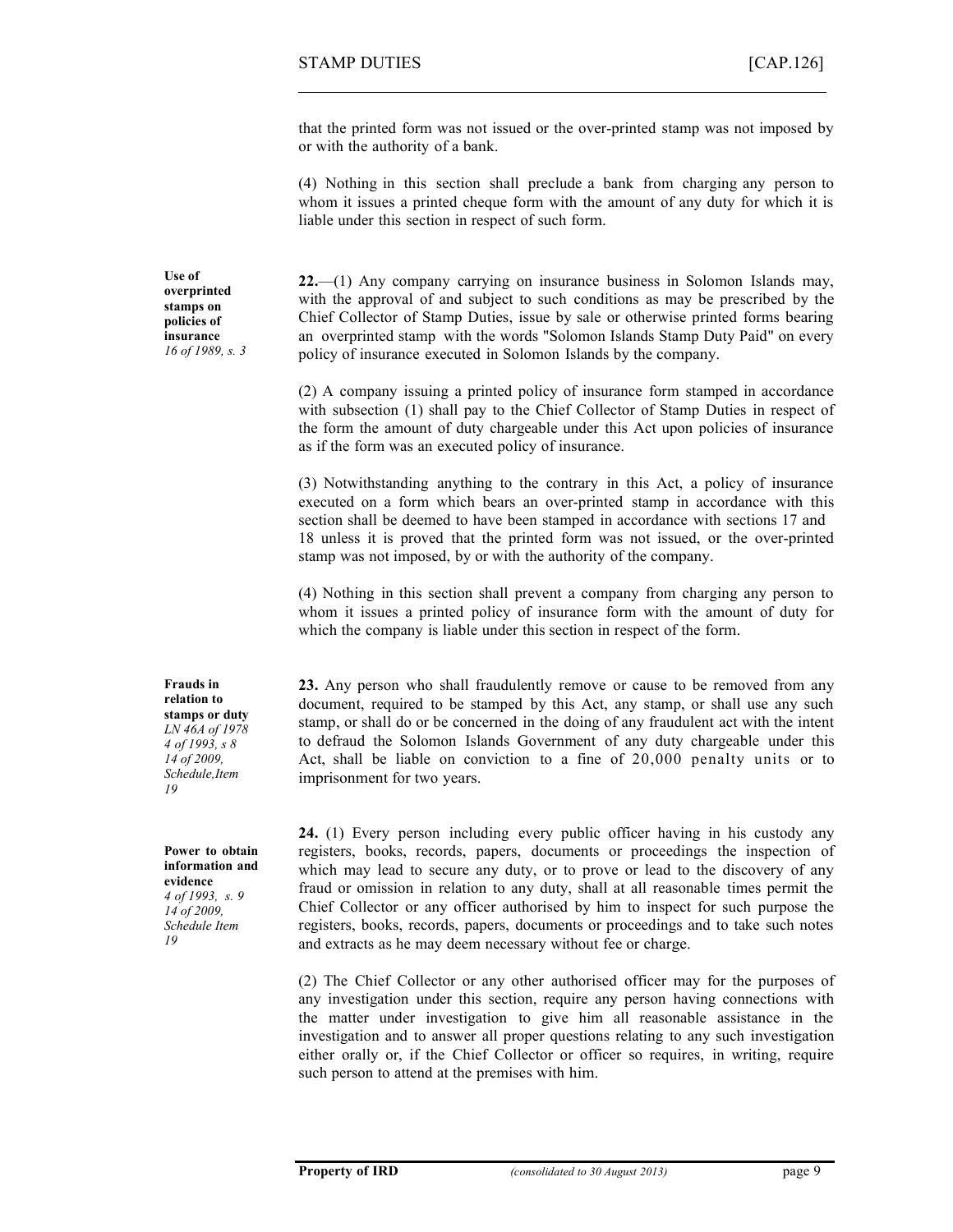(3) Any person who hinders or interferes with the Chief Collector or any Collector doing anything that he is authorised by this section to do so shall be guilty of an offence and be liable on conviction to a penalty of  $20,000$  penalty units or imprisonment for two years

| <b>Offences relating</b><br>to receipts<br>21 of 1963, s. 13<br>14 of 2009.<br>Schedule Item 19 | 25. If any person—<br>(a) gives a receipt liable to duty and not duly stamped; or                                                                                                                                                                                                                                                                                                                                                                                                                                                                                                               |
|-------------------------------------------------------------------------------------------------|-------------------------------------------------------------------------------------------------------------------------------------------------------------------------------------------------------------------------------------------------------------------------------------------------------------------------------------------------------------------------------------------------------------------------------------------------------------------------------------------------------------------------------------------------------------------------------------------------|
|                                                                                                 | (b) in any case where a receipt would be liable to duty, does not give or issue<br>a receipt duly stamped; or                                                                                                                                                                                                                                                                                                                                                                                                                                                                                   |
|                                                                                                 | (c) upon a payment to an amount the receipt for which is liable to duty, gives<br>or issues a receipt for a less amount, or separates or divides the amount paid<br>with intent to evade the whole or any part of the duty;                                                                                                                                                                                                                                                                                                                                                                     |
|                                                                                                 | he shall be liable to a penalty of 1,000 penalty<br>units.                                                                                                                                                                                                                                                                                                                                                                                                                                                                                                                                      |
| Power to remit<br>penalties<br>21 of 1963, s. 15<br>LN 46A of 1978                              | 26. The Minister may in writing remit the whole or any part of a penalty under<br>this Act.                                                                                                                                                                                                                                                                                                                                                                                                                                                                                                     |
| Certain<br>documents to be<br>duly stamped<br>21 of 1963, s. 15                                 | 27. Every document in respect of which the duty, under the law in force at the<br>time of its execution, was paid to the Government before the fourth day of<br>December, 1963 shall, notwithstanding that the duty was not denoted by adhesive<br>stamps, for all the purposes of this Act be deemed to have been duly stamped on<br>the date of such payment.                                                                                                                                                                                                                                 |
| <b>Limitation of</b><br>action<br>21 of 1963, s. 14                                             | 28. All proceedings for the recovery of any duties or penalties imposed by this<br>Act shall be commenced within six months after the omission to pay such duties<br>or the act or omission in respect of which the penalty is imposed came to the<br>knowledge of the complainant.                                                                                                                                                                                                                                                                                                             |
| Use and<br>discontinuance<br>of dies<br>10 of 1972, s. 5                                        | $29$ —(1) The Chief Collector of Stamp Duties may authorise the use of a die<br>which may be impressed on an instrument to denote the amount of duty paid<br>thereon and any instrument which is so impressed shall be deemed to be duly<br>stamped to the value thereon endorsed.                                                                                                                                                                                                                                                                                                              |
|                                                                                                 | (2) Where the Chief Collector of Stamp Duties determines to discontinue the use<br>of any die and to provide a new die in lieu thereof and gives public notice thereof,<br>then, from and after the day to be fixed in the notice (not being within three months<br>after the same is so published), the new die shall be the only lawful die for<br>denoting the duty chargeable in any case in which the discontinued die would<br>have been used and every instrument bearing a date after the day so named and<br>stamped with the discontinued die shall be deemed to be not duly stamped. |

**Regulations** *10 of 1972, s. 5* **30.** The Minister may make such regulations as appear to him to be necessary or expedient for the better carrying out of the provisions and purposes of this Act.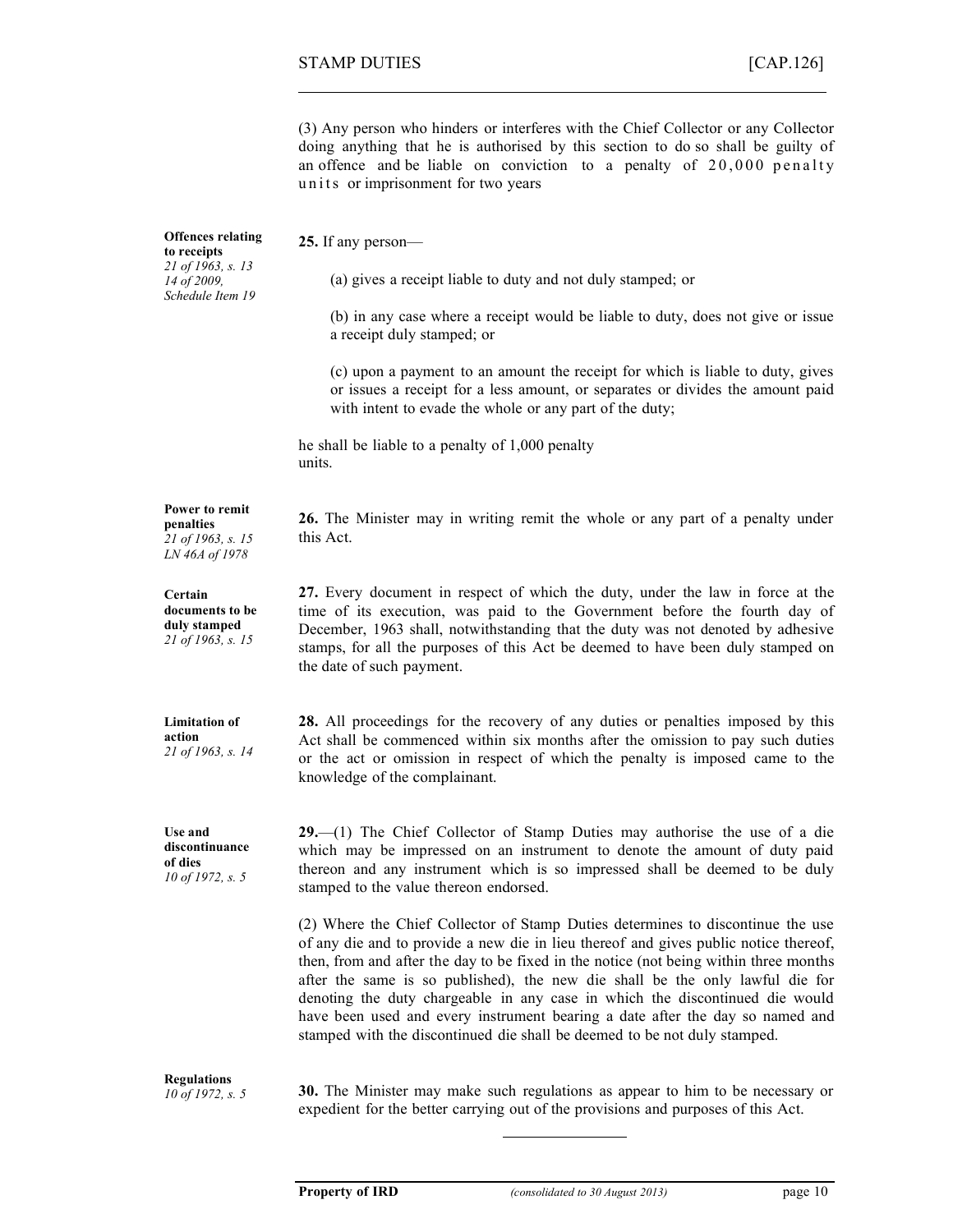| LN 9/1990<br>LN12/1996                               | <b>SCHEDULE</b><br>(Section 3)                                                                                                                                                                                                                                                                                                                                                                               |         |  |
|------------------------------------------------------|--------------------------------------------------------------------------------------------------------------------------------------------------------------------------------------------------------------------------------------------------------------------------------------------------------------------------------------------------------------------------------------------------------------|---------|--|
| <i>LN 71/1998</i><br>LN 71/1998<br><i>LN 66/2008</i> |                                                                                                                                                                                                                                                                                                                                                                                                              |         |  |
| <b>Person primarily</b><br>liable                    | 1. Agreement or Memorandum of Agreement (other than a policy of<br>insurance or contract of personal service), whether the same be only<br>evidence of a contract, or obligatory upon the parties from its being a<br>written instrument-                                                                                                                                                                    |         |  |
|                                                      | All instruments                                                                                                                                                                                                                                                                                                                                                                                              | \$50.00 |  |
| The parties<br>thereto                               | Where the instrument is a memorandum of association of a company<br>or a notice of increase of share capital the duty thereon shall be 1%<br>of the authorised capital or the increase in authorised capital, as the<br>case may be:                                                                                                                                                                         |         |  |
|                                                      | Provided that the total duty payable in any case shall not exceed<br>\$20,000.00.                                                                                                                                                                                                                                                                                                                            |         |  |
| The insurer                                          | 2. Any policy of insurance executed in Solomon Islands upon any<br>life, lives or non life or upon any event or contingency relating to or<br>depending upon any life, lives or non life.                                                                                                                                                                                                                    |         |  |
|                                                      | Per instrument                                                                                                                                                                                                                                                                                                                                                                                               | \$50.00 |  |
|                                                      | In this term, "policy of insurance" includes any document whereby<br>any contract of insurance or assurance is made, or agreed to be made<br>or evidenced or whereby the amount of cover under any such<br>contract is increased, but does not include any document which<br>extends, or agrees to extend of evidence any extension of the period<br>during which cover is afforded under any such contract. |         |  |
| The person by                                        | 3. Bill of Lading or Receipt of or for any goods, merchandise or<br>effects to be carried to any place beyond Solomon Islands—                                                                                                                                                                                                                                                                               |         |  |
| whom the goods<br>are consigned                      | Negotiable copy of Bill of Sale                                                                                                                                                                                                                                                                                                                                                                              | \$50.00 |  |
|                                                      | Receipt and each copy                                                                                                                                                                                                                                                                                                                                                                                        | \$0.50  |  |
| The drawer or<br>acceptor                            | 4. Bill of Exchange-                                                                                                                                                                                                                                                                                                                                                                                         |         |  |
|                                                      | (1)<br>Payable on demand, or at sight or on presentation                                                                                                                                                                                                                                                                                                                                                     | 0.50    |  |
|                                                      | (2)<br>Payable otherwise than on demand, sight<br>or presentation, drawn or expressed to be<br>payable in or actually paid or endorsed or                                                                                                                                                                                                                                                                    |         |  |
|                                                      | in any manner negotiated in Solomon Islands-                                                                                                                                                                                                                                                                                                                                                                 | $1\%$   |  |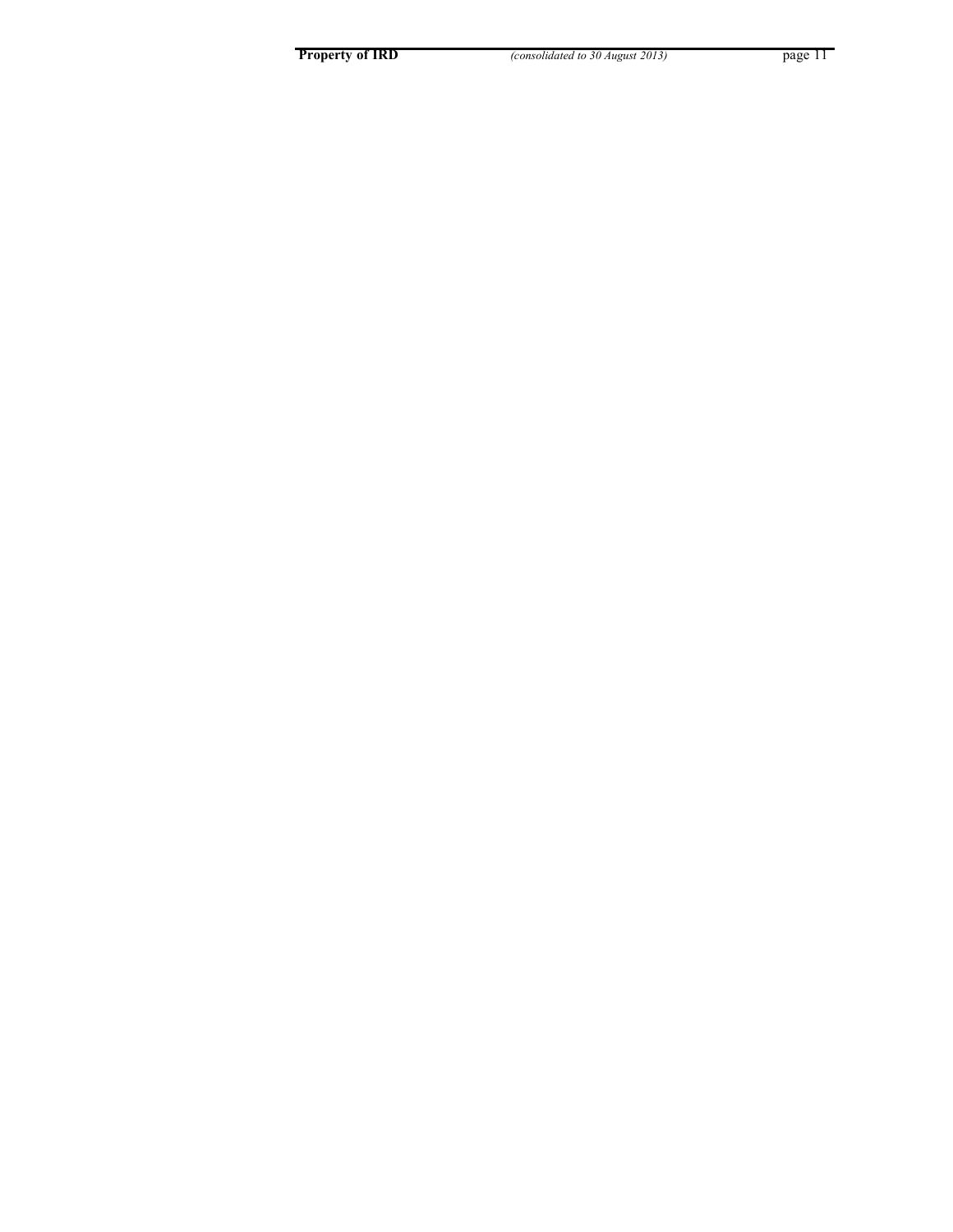|                                  | (3)                                                                                                                                | Any purchase of foreign exchange exceeding \$300.00                                                                                                                                                                      | \$3.00  |
|----------------------------------|------------------------------------------------------------------------------------------------------------------------------------|--------------------------------------------------------------------------------------------------------------------------------------------------------------------------------------------------------------------------|---------|
| LN 38/1990                       |                                                                                                                                    |                                                                                                                                                                                                                          |         |
|                                  |                                                                                                                                    | <b>EXEMPTIONS</b>                                                                                                                                                                                                        |         |
|                                  | (a)                                                                                                                                | Bill of Exchange issued by any Bank for Government<br>purposes to the Chief Accountant.                                                                                                                                  |         |
|                                  | (b)                                                                                                                                | Cheque or order payable on demand drawn on any Bank or<br>Firm out of Solomon Islands.                                                                                                                                   |         |
| The assignee                     |                                                                                                                                    | 5. Bill of Sale-                                                                                                                                                                                                         |         |
|                                  | for money.)                                                                                                                        | For every Bill of Sale (Except a bill of sale which is a security                                                                                                                                                        | \$50.00 |
| The parties thereto              | \$50.00<br>6. Deed of any kind not otherwise charged.                                                                              |                                                                                                                                                                                                                          |         |
| The drawer or<br>acceptor        |                                                                                                                                    | 7. Promissory Note of any kind—                                                                                                                                                                                          |         |
|                                  | (Except a Bank Note or Currency Note or Promissory Note<br>issued by any Bank for Government purposes to the Chief<br>Accountant.) |                                                                                                                                                                                                                          |         |
|                                  |                                                                                                                                    | For every \$100 and for every fractional part of \$100.00                                                                                                                                                                | $1\%$   |
| The grantee,<br>lessee or tenant |                                                                                                                                    | 8. On a grant of estate (perpetual or fixed term) in land, a lease,<br>which term includes a sub-lease or underlease, or any written<br>document for the tenancy or occupancy of any land or buildings—                  |         |
|                                  |                                                                                                                                    | (1) Where the annual rental, or estimated annual rental value is<br>whether or not expressed in monetary terms-                                                                                                          |         |
|                                  |                                                                                                                                    | exceeds \$200 but does not exceed \$1,000<br>(i)                                                                                                                                                                         | 1.75%   |
|                                  |                                                                                                                                    | exceeds \$1,000 but does not exceed \$10,000<br>(ii)                                                                                                                                                                     | 2.25%   |
|                                  |                                                                                                                                    | over \$10,000<br>(iii)                                                                                                                                                                                                   | 2.75%   |
|                                  |                                                                                                                                    | (2) Where, on the grant of a perpetual estate, fixed term estate or a<br>lease, the consideration includes payment of a premium or other capital<br>sum in addition to or substitution for any rent reserved thereunder- |         |
|                                  |                                                                                                                                    | where such premium or capital sum-                                                                                                                                                                                       |         |
|                                  |                                                                                                                                    | exceeds \$5,000 but does not exceed \$20,000<br>(i)                                                                                                                                                                      | 2.25%   |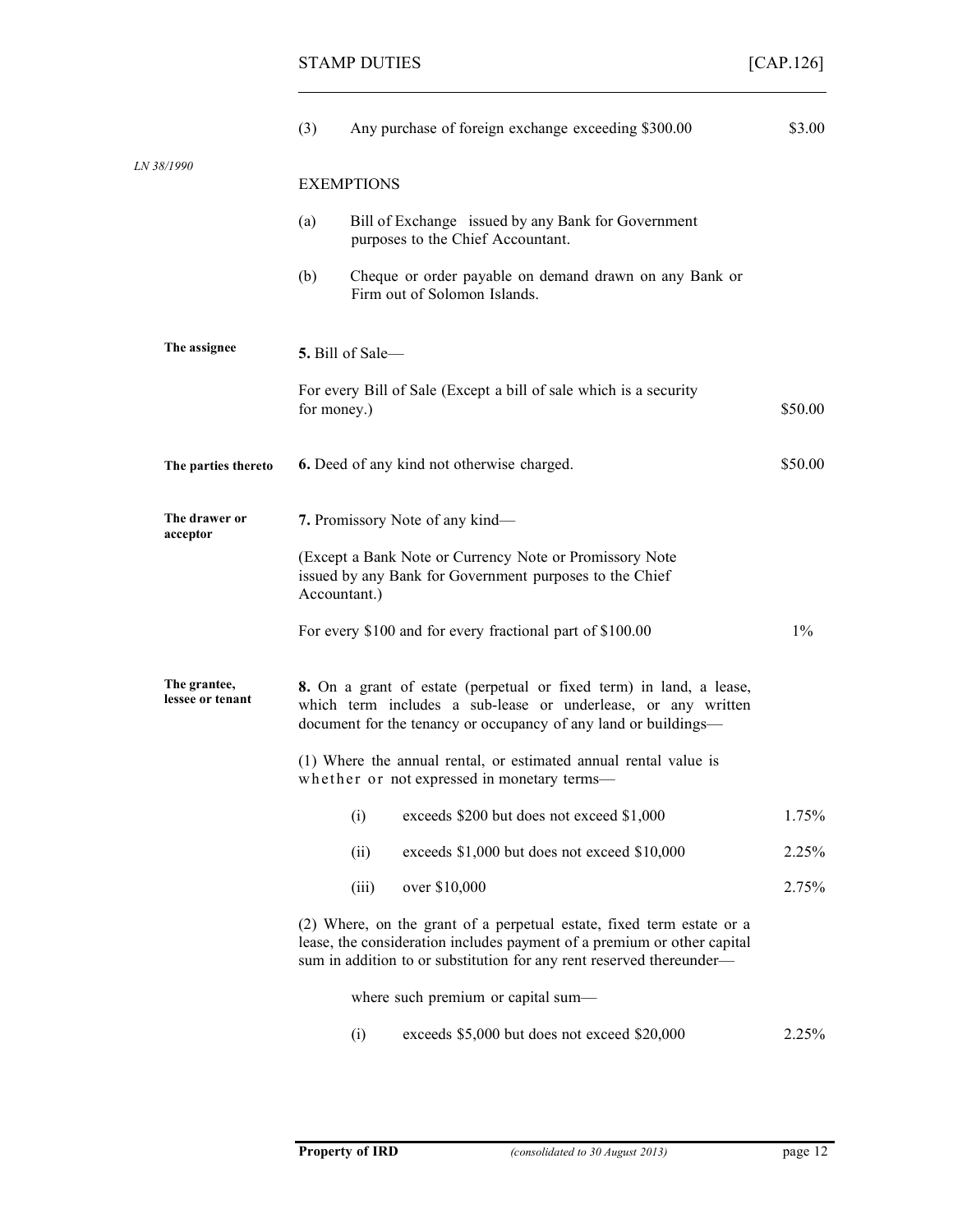|                                                                                                                                                                                                      | exceeds \$20,000 but does not exceed \$50,000<br>(ii)                                                                                                                                                                                                                                                                                                                                                                      | 3.25%   |
|------------------------------------------------------------------------------------------------------------------------------------------------------------------------------------------------------|----------------------------------------------------------------------------------------------------------------------------------------------------------------------------------------------------------------------------------------------------------------------------------------------------------------------------------------------------------------------------------------------------------------------------|---------|
|                                                                                                                                                                                                      | exceeds \$50,000<br>(iii)                                                                                                                                                                                                                                                                                                                                                                                                  | 4.25%   |
|                                                                                                                                                                                                      | and such duty shall be in addition to any duty payable<br>under paragraph $(1)$ of this item.                                                                                                                                                                                                                                                                                                                              |         |
|                                                                                                                                                                                                      | (3) Variation of the terms of an estate or lease—                                                                                                                                                                                                                                                                                                                                                                          |         |
|                                                                                                                                                                                                      | When the annual rental or estimated annual rental value in the<br>original estate or lease is increased: the difference between the duty<br>originally paid and the total duty that would be payable as in<br>paragraphs $(1)$ and $(2)$ of this item.                                                                                                                                                                     |         |
| On a charge or<br>mortgage, the                                                                                                                                                                      | 9. Charge, Mortgage, Bond, Debenture or Covenant-                                                                                                                                                                                                                                                                                                                                                                          |         |
| chargee or<br>mortgagee or the<br>person lodging the<br>instrument for<br>registration; on a<br>bond, the obligor;<br>on a debenture, the<br>person issuing; on<br>a covenant, the<br>parties to the | (1) Being the only or principal security, or being a collateral or<br>auxiliary or additional or substituted security or by way of further<br>assurance where the principal or primary security in the like or<br>greater sum has not already been stamped under this paragraph, for<br>the payment or repayment of any money or money's worth and shall<br>include Bills of Sale registrable under the Bills of Sale Act- |         |
| covenant or any of<br>them                                                                                                                                                                           | All amounts exceeding \$1,000.00                                                                                                                                                                                                                                                                                                                                                                                           | $1\%$   |
| Transferee or<br>assignee                                                                                                                                                                            | (2) Transfer or assignment of any charge, mortgage, bond, debenture<br>or covenant: for the amount transferred or assigned exclusive of the<br>interest not in arrear, the same rate of duty as in paragraph (1) of this<br>item.                                                                                                                                                                                          |         |
| Chargee,<br>mortgagee, etc                                                                                                                                                                           | (3) Being a collateral or auxiliary or additional or substituted security<br>or by way of further assurance for the payment or repayment of any<br>money or money's worth where the principal or primary security in<br>the like or greater sum has already been stamped under paragraph (1)<br>of this item.                                                                                                              |         |
|                                                                                                                                                                                                      |                                                                                                                                                                                                                                                                                                                                                                                                                            | $1\%$   |
|                                                                                                                                                                                                      | (4) Variation of the terms of a charge, mortgage, bond, debenture or<br>covenant-                                                                                                                                                                                                                                                                                                                                          |         |
|                                                                                                                                                                                                      | Where the monetary value secured in the original charge, mortgage,<br>bond, debenture or covenant is increased: the duty payable shall be<br>on the increased sum at the rate specified in paragraph (1) or<br>paragraph (3) of this item.                                                                                                                                                                                 |         |
|                                                                                                                                                                                                      | (5) Discharge of a charge, mortgage, bond, debenture or covenant.                                                                                                                                                                                                                                                                                                                                                          | \$50.00 |
| The donor                                                                                                                                                                                            | 10. Power of Attorney.                                                                                                                                                                                                                                                                                                                                                                                                     | \$50.00 |
|                                                                                                                                                                                                      |                                                                                                                                                                                                                                                                                                                                                                                                                            |         |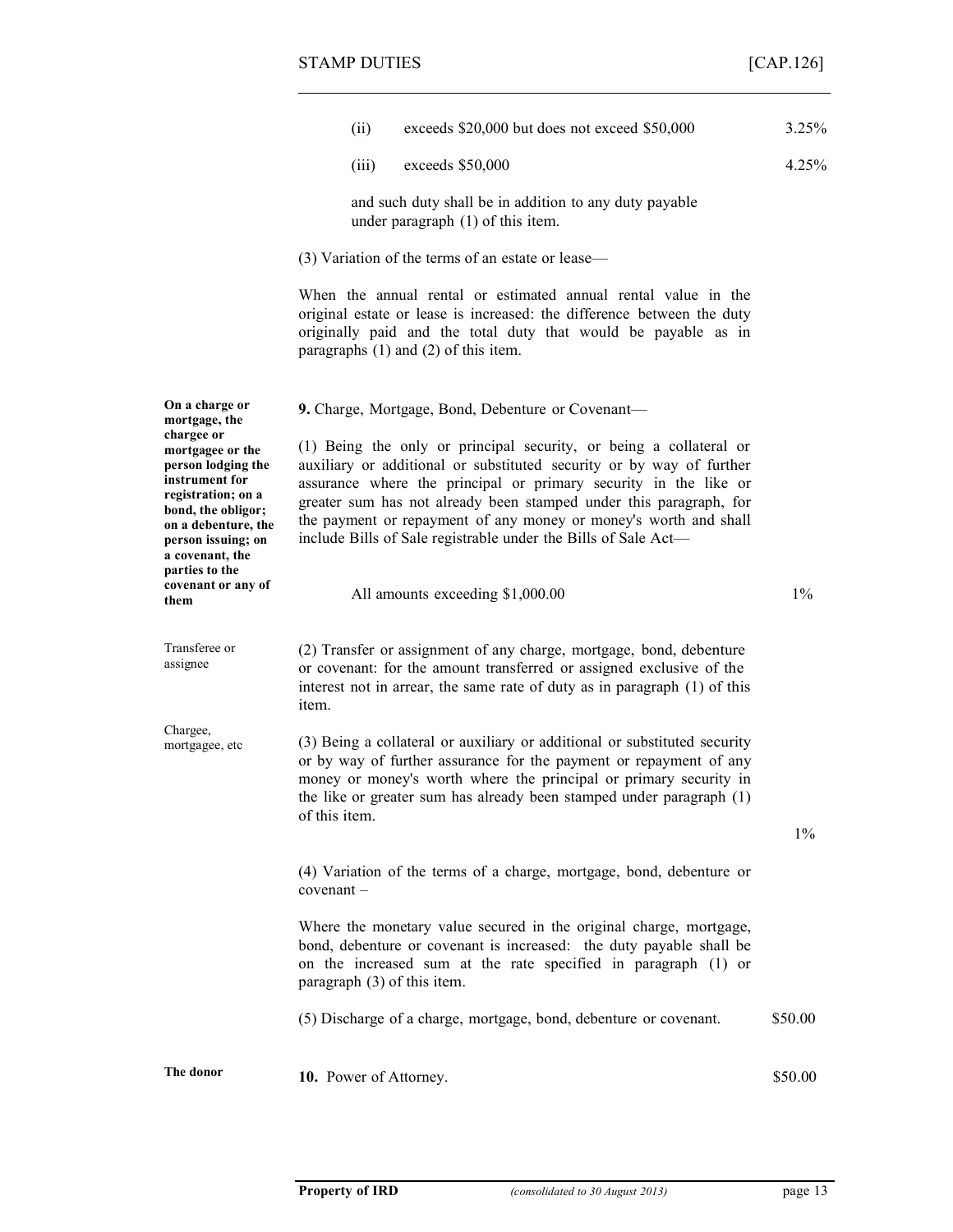| The transferee |      | 11. Transfer (other than a transfer otherwise specifically charged) of<br>any property whatsoever or of any interest therein, upon the<br>consideration (not being a nominal consideration) or, when there is<br>no or a nominal consideration, upon the amount or value of the<br>property or interest transferred— |    |
|----------------|------|----------------------------------------------------------------------------------------------------------------------------------------------------------------------------------------------------------------------------------------------------------------------------------------------------------------------|----|
|                | (i)  | where the consideration or amount exceeds<br>\$10,000 but does not exceed \$25.000                                                                                                                                                                                                                                   | 2% |
|                | (ii) | where the consideration or amount exceeds<br>$$25,000$ but does not exceed $$50,000$                                                                                                                                                                                                                                 | 3% |
|                |      |                                                                                                                                                                                                                                                                                                                      |    |

(iii) where the consideration or amount exceeds  $$50,000$  4%

Where the consideration or amount is in respect of the transfer of shares in a limited liability company, the words "\$10,000" appearing in paragraph (i) shall be read and construed as if there were substituted for those words the words "\$100";

Provided that no conveyance or transfer made for effectuating the appointment of any new trustee or trustees or the retirement of any trustee or trustees, whether the trust is express or implied, or under which no beneficial interest passes in the property conveyed or transferred, or to a beneficiary by a trustee or other person in a fiduciary capacity under any trust, whether express or implied, shall be liable to the duty hereby imposed and this proviso shall have effect notwithstanding that the circumstances exempting the conveyance or transfer from such duty are not set forth in the conveyance or transfer:

Provided further that nothing herein shall be deemed to exempt any instrument from liability to any other duty to which it may be liable under this or any other Act relating to stamp duties.

#### **EXEMPTIONS**

(a) Any instrument dedicating a free and perpetual right-of-way to the use of the public, and not containing any provision by which such instrument could otherwise be liable to duty.

(b) Any transfer of property to or in trust for any corporation or body of persons associated for religious, charitable or educational purposes; and any instrument for declaring or defining the trust or for appointing new trustees in respect of such property.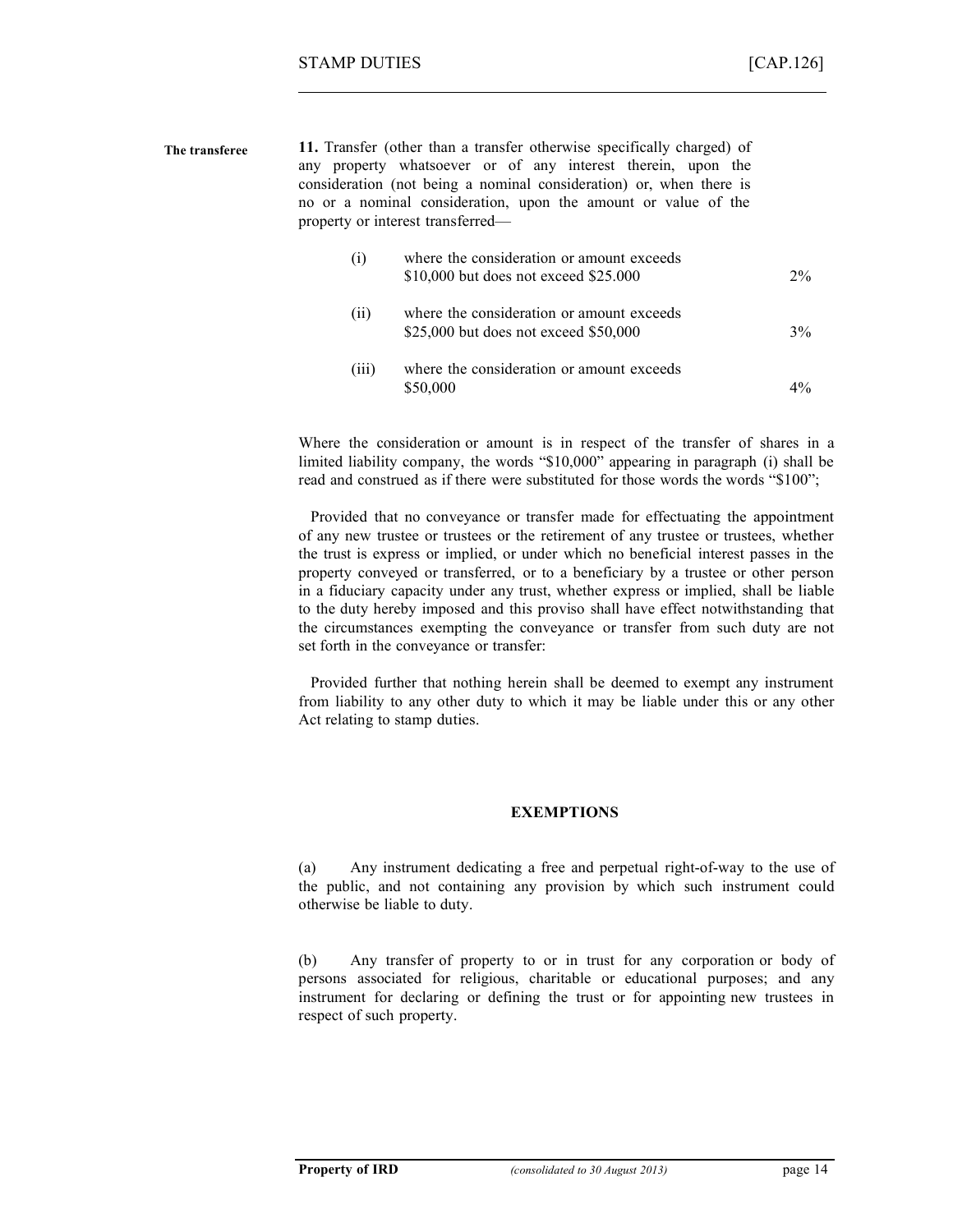#### **GENERAL EXEMPTIONS FROM STAMP DUTY**

(i) Every document in respect of which, but for this exemption, Her Majesty or the Solomon Islands Government would be the sole party liable to pay duty.

(ii) All bonds to Her Majesty or to the Solomon Islands Government including the bonds of executors and administrators.

(iii) Every instrument to such extent as expressly exempted under the following Acts—

| Cap. 117  | Local Government Act                                                                                                                                                              |
|-----------|-----------------------------------------------------------------------------------------------------------------------------------------------------------------------------------|
| Cap. 140  | Home Finance Corporation Act                                                                                                                                                      |
| Cap. 164  | Co-operative Societies Act                                                                                                                                                        |
| Cap. $41$ | Livestock Development Authority Act                                                                                                                                               |
|           | Provincial Government Act 1997                                                                                                                                                    |
| Cap. 109  | Solomon Islands National Provident Fund Act                                                                                                                                       |
| Cap. 49   | Central Bank of Solomon Islands Act*                                                                                                                                              |
|           | Investment Corporation of Solomon Islands Act                                                                                                                                     |
| Cap. 143  | Development Bank of Solomon Islands Act                                                                                                                                           |
| Cap. 50   | Every document signed or executed for or on behalf of the<br>(iv)<br>Government of Solomon Islands in connection with the raising of loans for or on<br>behalf of the Government. |
|           | [Note: 1. Previous Schedule deleted and this new Schedule substituted by the Stamp Duties<br>(Amendment) Order 1998)[LN 71/1998]                                                  |
|           | 2. The Central Bank of Solomon Islands Act [Cap. 49] was repealed by the Central Bank of Solomon<br>Islands Act 2012.                                                             |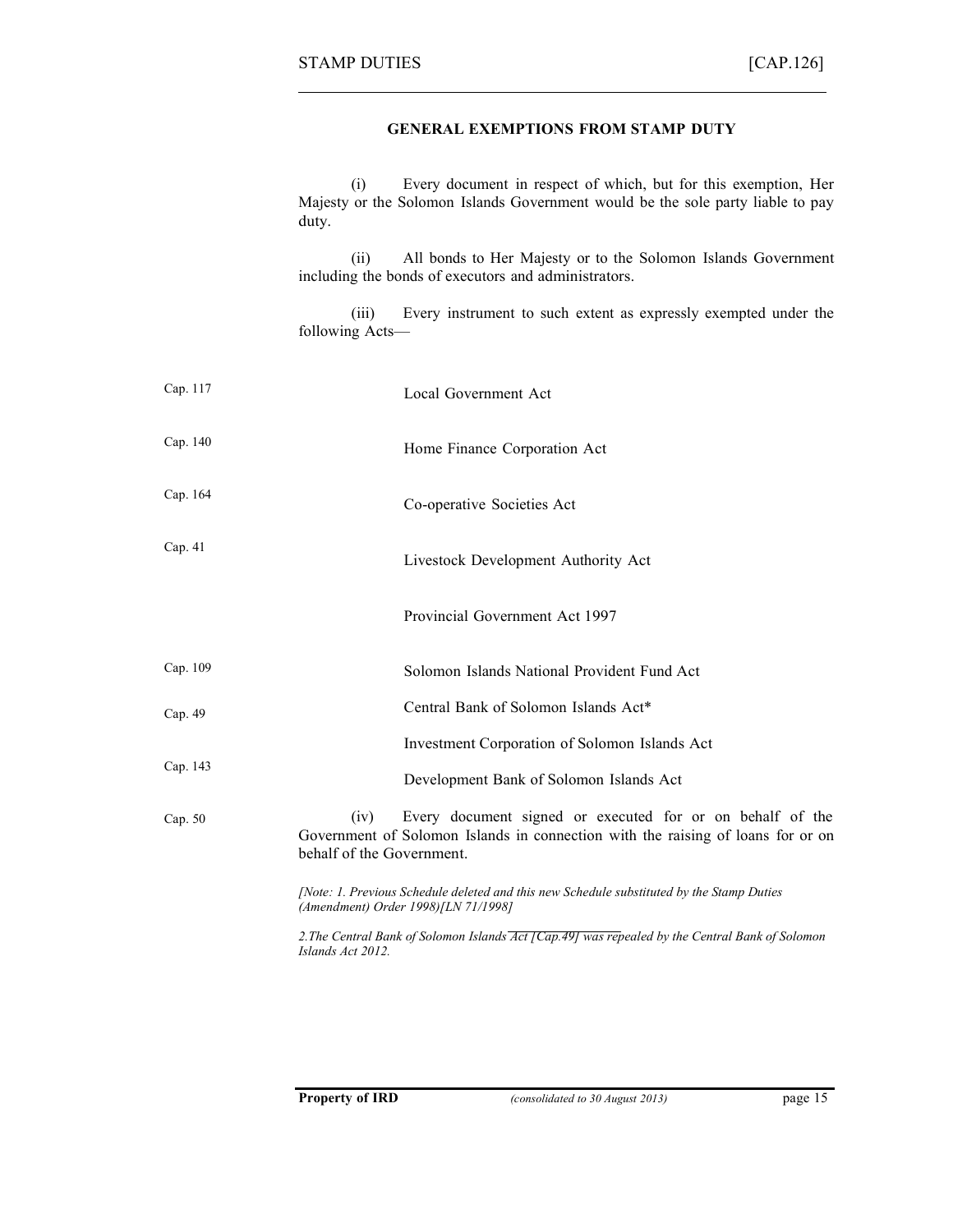#### CHAPTER 126

#### **STAMP DUTIES**

#### *Subsidiary Legislation*

*LN 108/1976*

#### THE STAMP DUTIES (EXEMPTION) (TRANSFER ON SALE BY CERTAIN COMPANIES) ORDER

(Section 3)

[12th November 1976]

**Citation Exemption from duties 1.** This Order may be cited as the Stamp Duties (Exemption) (Transfer on Sale by Certain Companies) Order. **2.** (1) There shall be exempted from duty, either wholly or in part as the Minister shall in each particular case decide, every transfer on sale which satisfies the following conditions, that is to say— (i) the vendor is a company incorporated outside Solomon Islands; (ii) the purchaser is a company incorporated in Solomon Islands under the Companies Act; (iii) the vendor is a subsidiary of the purchaser, or vice versa, or both the vendor and the purchaser are subsidiaries of a third company; and (iv) such transfer has been executed in pursuance of a scheme to transfer all or a substantial part of the vendor's assets in Solomon Islands to the purchaser and the Minister is of the opinion that such scheme is in the interests of the economy of Solomon Islands. (2) In this paragraph "subsidiary" bears the meaning ascribed to that expression in section 148 of the Companies Act.\*

The Companies Act [Cap.175] was repealed by section 210 of the Companies Act 2009. This Order should read: In 2.(1)(ii) add the date "2009"; in 2.(2) substitute for the words "section 148 of the Companies Act" the words "paragraph 2 of Schedule 1 to the Companies Act 2009".